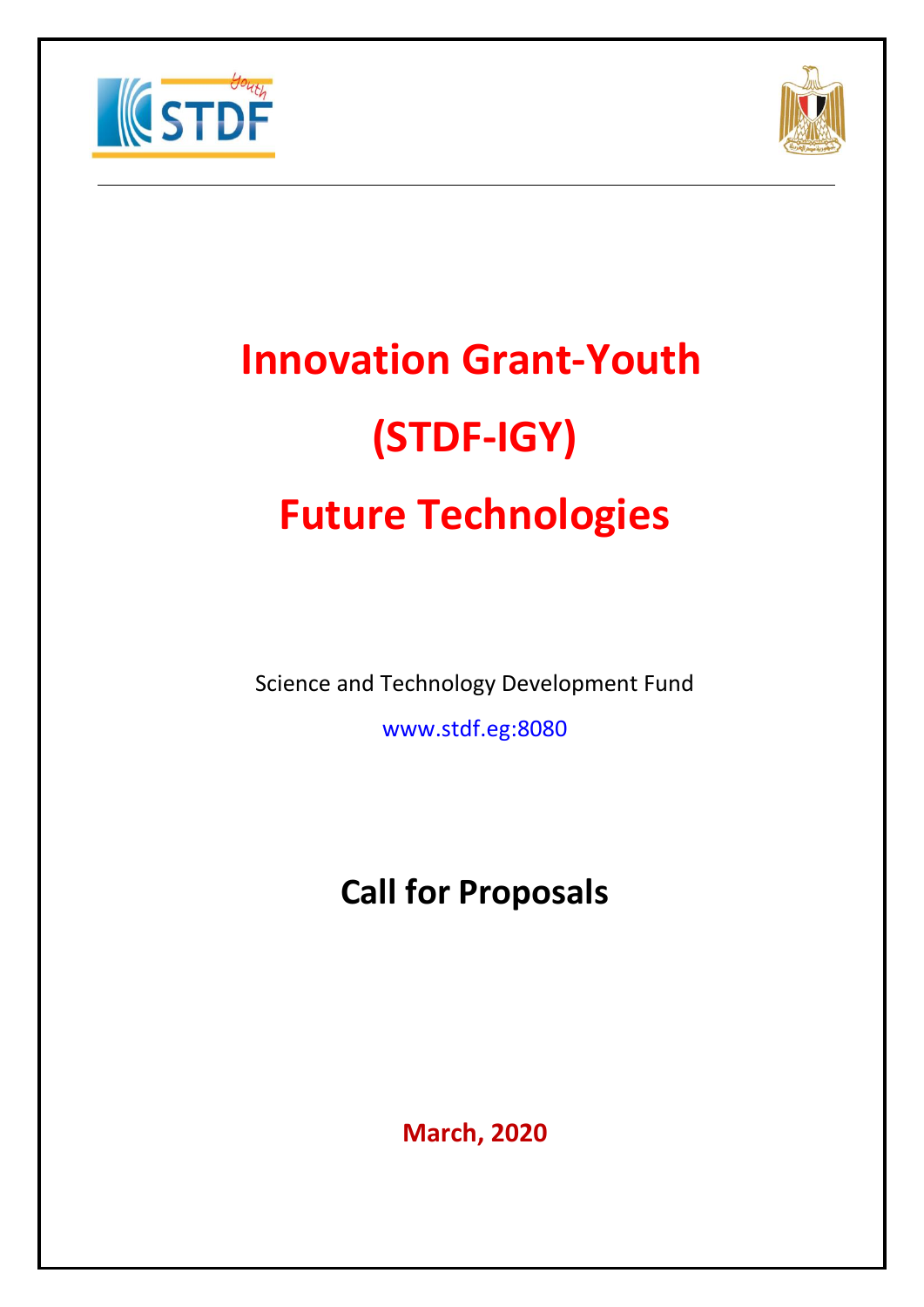



### I. Introduction

The Science and Technology Development Fund (STDF) was established by the presidential decrees number 218- 2007 to strategically plan for the utilization of scientific research for economic and societal development. Within this mandate, this Innovation Grant (IG) is intended to support Egyptian innovators from the early stages of formulating concepts for novel technologies and new processes, to the stage of developing new technologies, processes and products.

# II. Grant Objectives

Future technologies are important in today's world because it serves many important aspects of modern society, like education, communication, business and scientific progress. Researchers worldwide have worked hard to improve technology consistently, to do various tasks, fast and effectively. Many nations have succeeded in building great infrastructure and achieve stupendous progress due to developing advanced technology. Nowadays, every nation strives to get the latest technology. Technological progress is vital in the fields of business, education, agriculture as well as health care.

Advanced technology developed by some of the best scientists and researchers in the world have totally changed the way businesses function. Machines have helped product manufacturing companies to produce quality products at lowcost and in huge quantities. This has increased their total turnover and the profit margins.

This grant is a fast track grant suggested to provide funding forresearch activities which contribute to the country's scientific research and technology development culture and infrastructure, and to improve the researchers' capabilities and the quality of research.

The objectives of the Innovation Grant include the following:

- Funding of a scientific innovation and its development till the development of prototype or product.
- Alleviating the technological risk in technology application.
- Supporting scientists with scientifically and practically established innovation.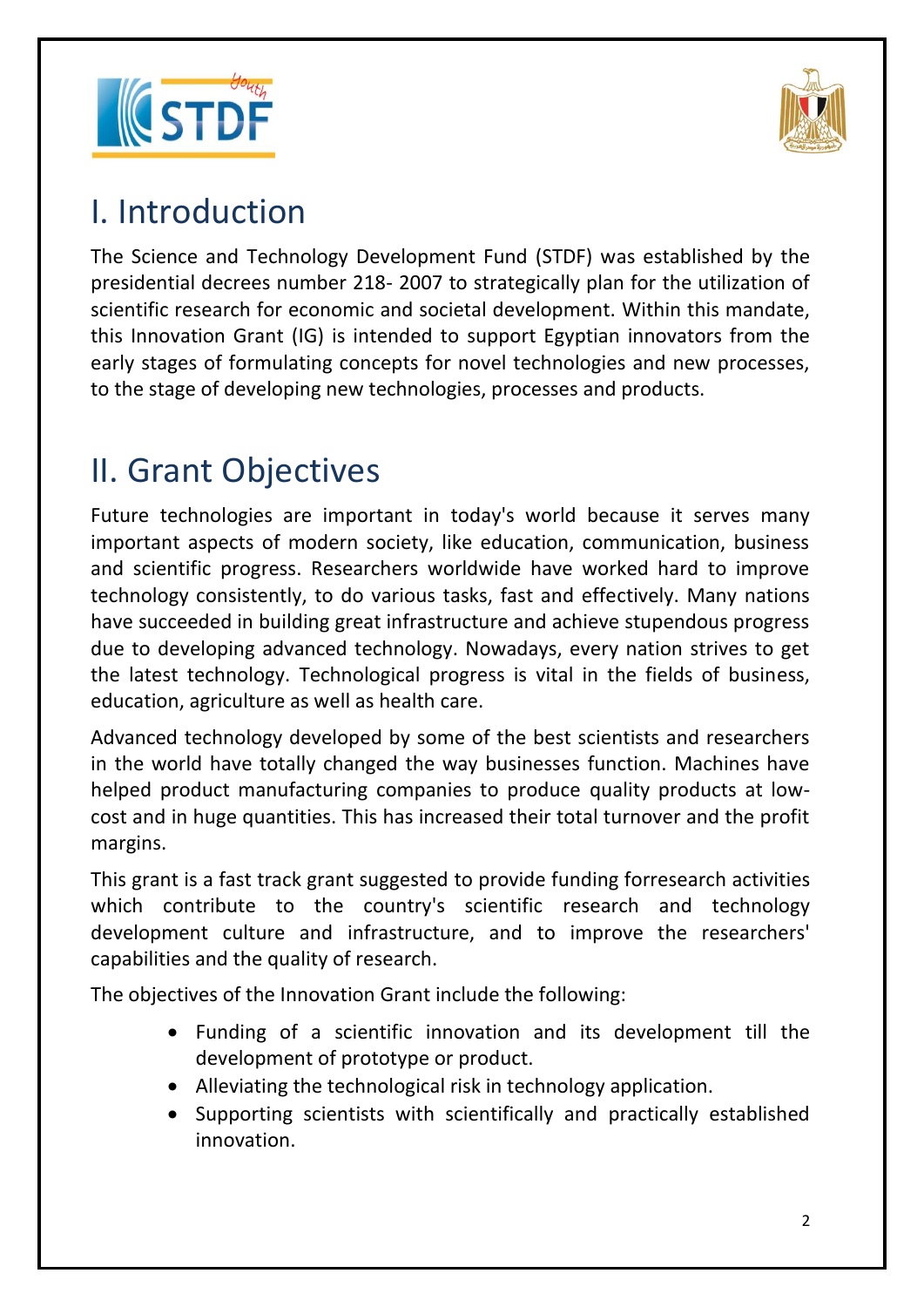



- Supporting successful technologies to alleviate business and market risks.
- Enhancing and effectively transferring knowledge and technology to end-users, and building upon other STDF programs.

## III. Scope and Type of Activities

Under this call, "innovation" refers to:

- Technological product innovation: a new or improved product with considerably different characteristics from an existing one;
- Technological process innovation: adoption of new or improved production method, including methods of product packaging and delivery;
- New service or new method of service delivery.

The projects supported by this grant should be novel, unique, and clearly grounded in sound science and engineering principles, and offer reasonable potential for concrete applications of interest and value to the Egyptian economy and society.

This grant will:

- Support innovative research from all fields of future technologies;
- Promote leading-edge research that is linked to new ideas and concepts, and/or to the development of novel research instrumentation;
- Support technology development through prototyping or pilot-scale demonstration;
- Enhance technological innovation and improve competitiveness of the different economic sectors in Egypt;
- Provide wider access, extend and build partnerships, and strengthen links between academia and Industry; and
- Capitalize on excellent research opportunities that draw on the local, national, and international intellectual capital.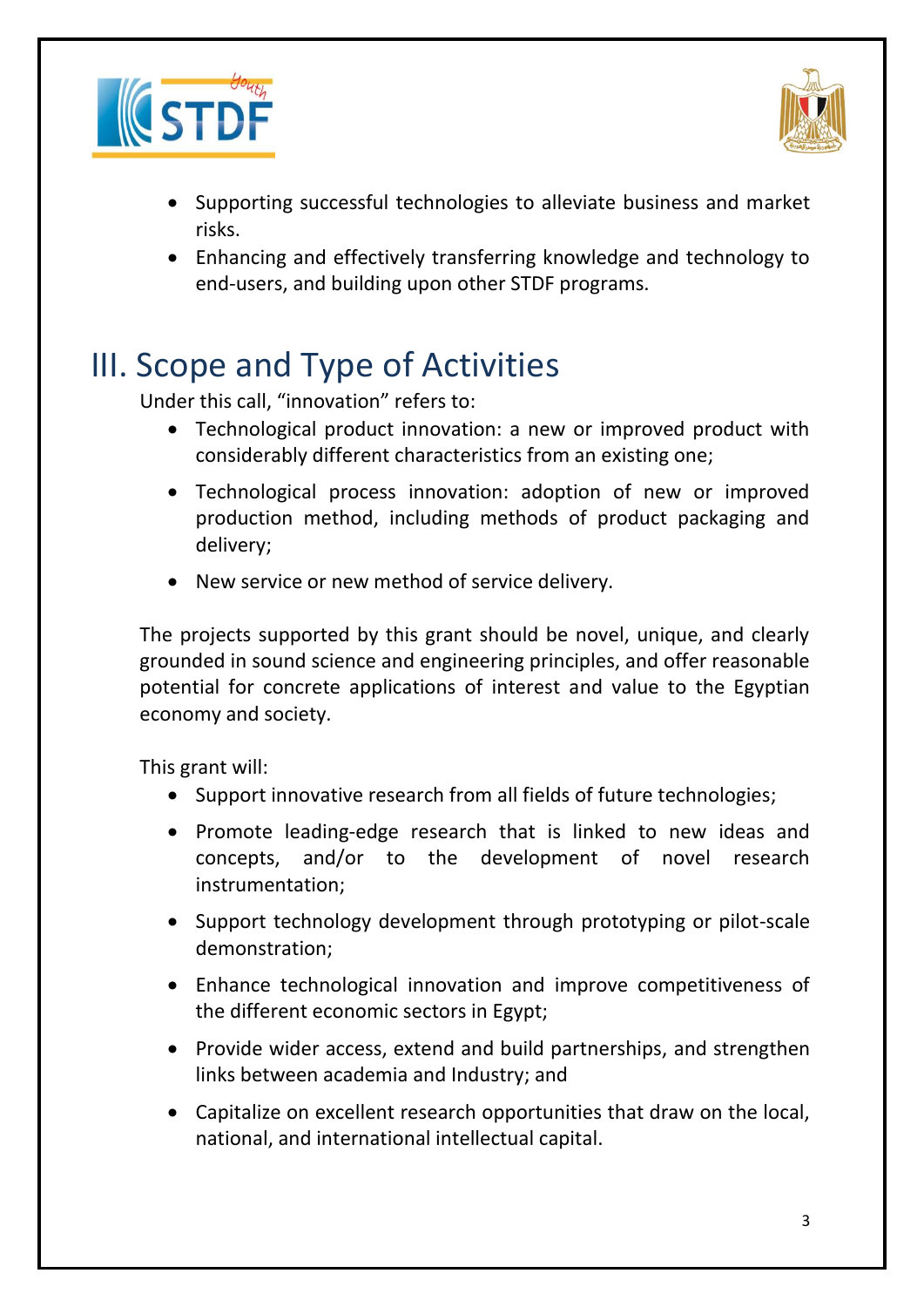



### IV. Grant Amount and Eligible Expenses

- A successful proposal will receive funding of up to **LE 1.5 million** over a maximum period of **three years**.
- Over estimation or under estimation of both budget and time will have a negative impact on the overall assessment of the proposal.
- Grant applications must include a justified detailed estimated budget in which all expenditures are given in Egyptian Pounds.
- Funding of selected proposals under this call is subject to availability of funds.

# V. Eligible Research Areas

The grant covers projects in the field of the Future Technologies in the field of **Wireless sensor net, Sensor nodes, Sensor networks, Optical sensors, Chemical sensors, Biosensor and Sensor robotics as well as Smartphones, Smart power grid, Hybrid Vehicles, Electronic Vehicles, Intelligent buildings, Environmental technology, Electric field effect, Energy Harvesting, Charging (batteries), Robotics, Internet, Network security, Data handling, Wireless local area networks (WLAN) and Monitoring**

## VI. Eligibility Criteria

The following eligibility criteria are applied on this grant:

- Any Egyptian researcher (PhD/MD holder) **age up to 40 years old,** affiliated to an Egyptian research entity (university, research institution/center…etc.) is eligible for funding in accordance with governing rules and regulations of governmental funding.
- The proposed innovation grant activities must be within the main areas mentioned above (Section III& V).
- The proposed activities shall be presented in the form of a well-planned project which addresses an important subject, and which has clearly defined objectives and desired outcomes, as well as a detailed methodology.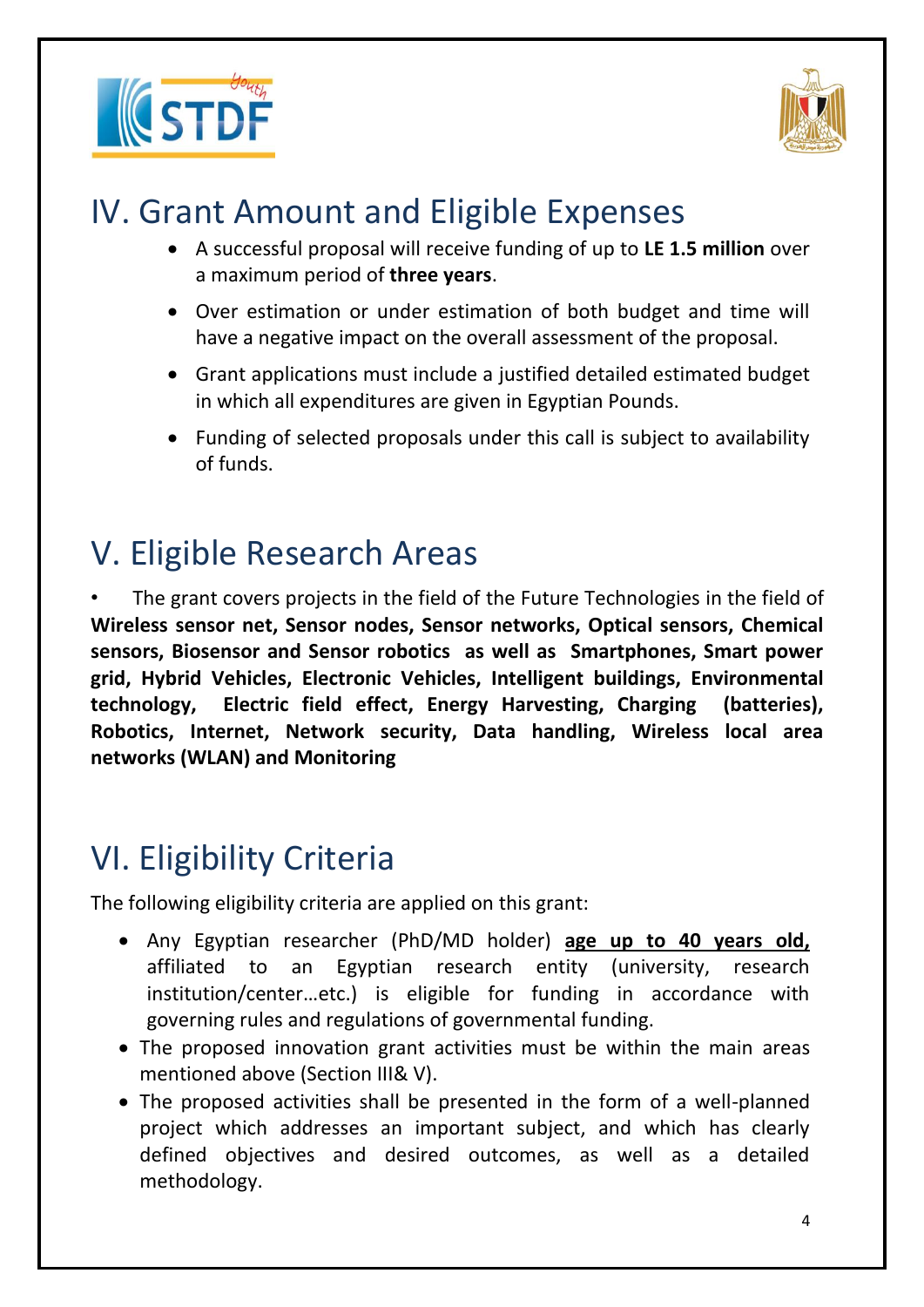



- The proposed activities are not funded by any other STDF funding grant or any other funding agency. Otherwise, the funded activities should be clearly stated and explained in the proposal.
- The budget must not exceed **1.5 Million L.E.**
- Research team members' age shall **not exceed 40 years old** and half of the research team members must be **up to 30 years old.**

The implementation period of the project must not exceed **36 months**.

### VII. Proposal Submission and Evaluation Process

All proposals must use the exact formatting requirements for the current call given in the relevant Application Form. All proposals must then be uploaded to the STDF website ([www.stdf.eg:8080\)](http://www.stdf.eg:8080/), to which registration is required. The proposals will be evaluated by independent experts, and STDF will ensure that the process is transparent, impartial and applicantsupportive. Proposals submitted to this grant will be subjected to two different levels of evaluation:

**i.**Scientific and technical evaluation, and **ii.**Feasibility, validity and economical evaluation.

Assessments will be undertaken by independent scientists, industrialists, economists, and policy makers with special expertise in technology development. Applicants have to note that, if a proposal passes the scientific and technical evaluation, the PI of the proposal might be required to deliver a PowerPoint presentation of the proposal in front of a panel.

The **selection criteria** will be as follows:

- Novelty; the quality of the idea that makes it a new or unique approach.
- Technical merit; the soundness of the scientific and engineering principles on which the idea is based.
- Feasibility and validity.
- Potential impact; expected future impact on Egypt's innovation power, industry, economic development, and/or socioeconomic situation.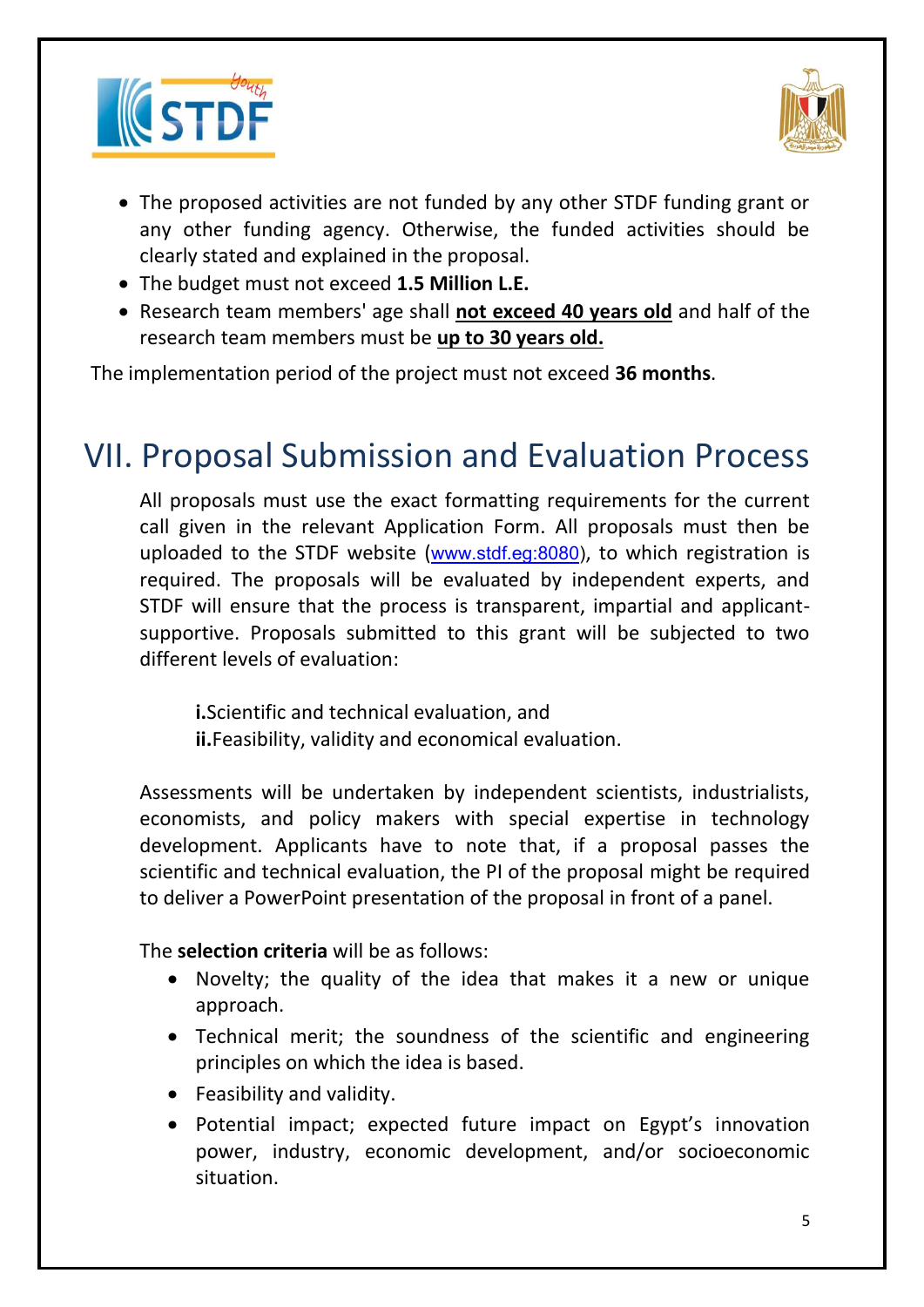



- Society and market need.
- An applied research plan with clear objectives, milestones and expected measurable outcomes.
- Governmental and/or private sector collaboration and investment interest.
- A track record of success in the field for the applying institution(s), the PI and the project team.

### VIII. Timetable

Launching date of the call: 4<sup>th</sup>of March, 2020 Deadline for application: 4 th of April, 2020- 12:00 am

### IX. For inquiries:

Science and Technology Development Fund - STDF

Ms. Marwa Alaa; Program coordinator of the STDF-IG-Youth fellowships

E-mail:[marwa.alaa@stdf.eg](mailto:marwa.alaa@stdf.eg)

### X. Payment of Funds

When a project is approved by STDF, a funding contract will be signed by STDF, the Principal Investigator (PI) and the legal representative of the endorsing institution/center/university.

The budget will be disbursed on subsequent installments. The first installment will be disbursed at the beginning of the project. The following installments will be paid after the receipt and approval of the technical and financial progress reports.

The disbursement of the final installment of the project (10% of the budget) is conditioned by the delivery of the outputs mentioned in the proposal in the scheduled time (such as know-how (patent), product(s), prototype, Impacted International journal articles …etc.) and subject to the internal rules and regulations of STDF.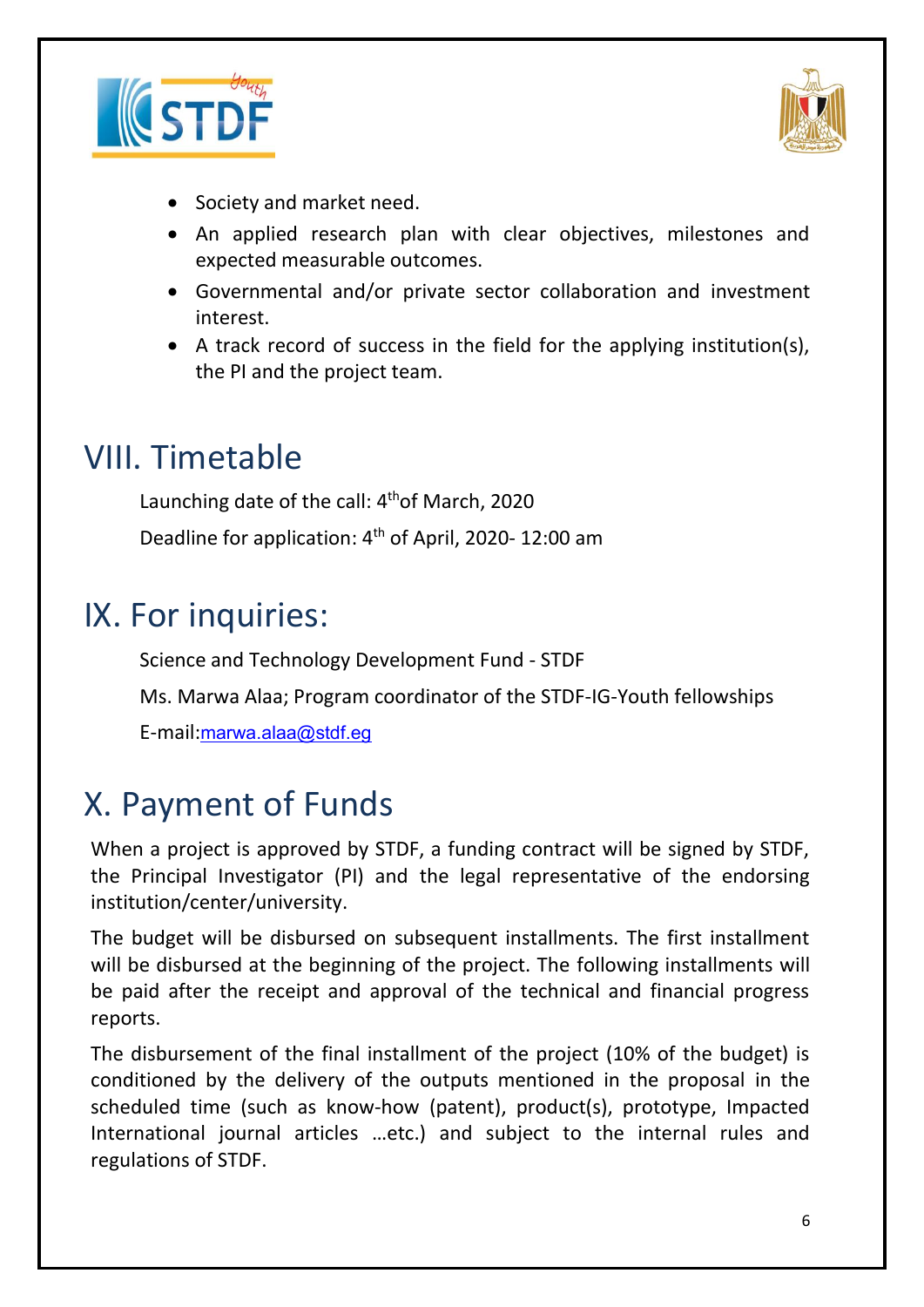



# XI. Project Monitoring and Follow-up

#### **Technical progress reports:**

Semi-annual progress reports should be submitted by the PI during the execution of the project, starting after 6 months of project start date. In general, all technical reports should be written using the standard STDF templates.

In cases where modifications in the research team and/or original work plan are necessary, such modifications must be pre-approved by STDF, and the progress reports should include a modified (updated) Gantt chart that takes the approved modifications into consideration.

#### **Final Report and Achievements Report:**

Within one month following the official end date of the project, the "Final Report"together with an "Achievements Report" must be submitted, using the standard STDF templates for "final reports" and for the "Achievements Report".

#### **Evaluation of technical reports:**

All submitted reports are evaluated by STDF, and feedback is sent to project's PI and host institute.

In the event of receiving a progress report that is rejected by evaluators, STDF has the authority to impose additional follow-up reports (totally independent from the regular progress reports stated before). In the event that the evaluators of progress reports give a justified recommendation to terminate the project (for reasons including scientific misconduct by the PI, plagiarism,lack of seriousness, etc.), STDF reserves the right to terminate the project, in which case STDF will recover all funds and expenses paid prior to the project termination date.

#### **Financial reports:**

According to the financial regulations of the government of Egypt, a financial report for the project must be submitted every three months. Copies of all expenditure vouchers must be attached. The reports, as well as all the attached expenditure vouchers, must be signed and stamped by the official seal of the endorsing institution.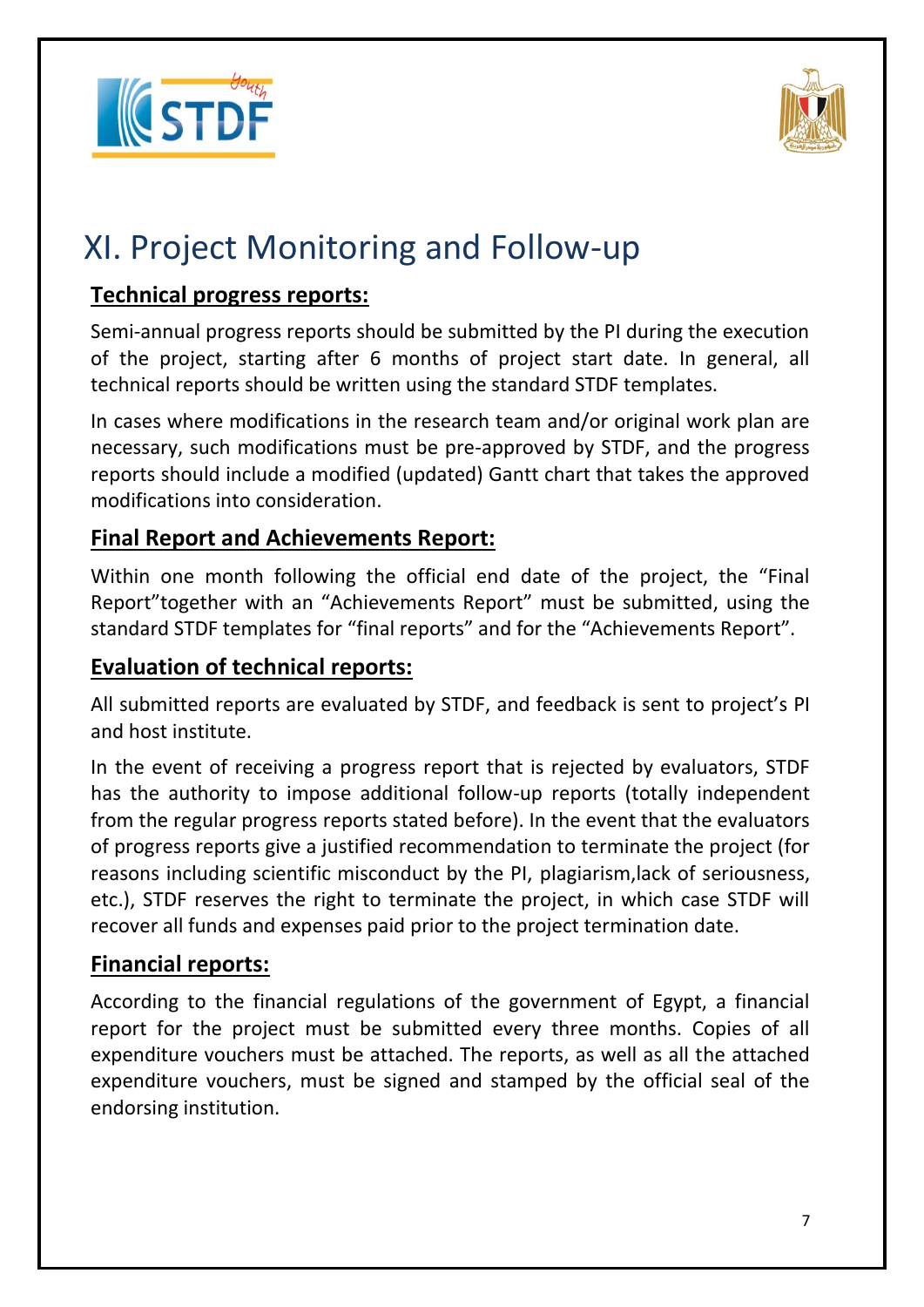



### XII. General Terms and Conditions

The following terms and conditions apply to the grant:

- All proposals must be uploaded to the STDF website, proposals submitted by e-mail or sent as hard copies will not be considered.
- All proposals must use the exact formatting requirements for the current call given in the attached Application Form. Failure to adhere to the exact format required will automatically deem the proposal ineligible.
- All proposals MUST be in English Language, Arabic is allowed only for proposals in the fields of Humanities and Social Sciences.
- The application must include a signed and stamped Endorsement letter from the institution's legal representative as shown in the Application Form.
- Same proposal should not be submitted in more than one grant. (Duplicate submission of the same proposal is not allowed).
- Each PI can only submit a maximum of two proposals until notified with the evaluation results of his/her submitted proposals.
- At any time, a contracted STDF project team member should only be participating in a maximum of 3 projects (or a maximum of 2 projects as a PI).
- DO NOT submit proposals previously funded either by STDF or any other funding agency. Proposals deemed to be funded by other grants will be disqualified & applicants will be banned from submitting proposals to STDF.
- Any publications delivered as a result of STDF funded proposals, should acknowledge STDF funding in the publication.
- STDF's IPR rules and regulations in addition to STDF code of ethics are applied on all relevant cases.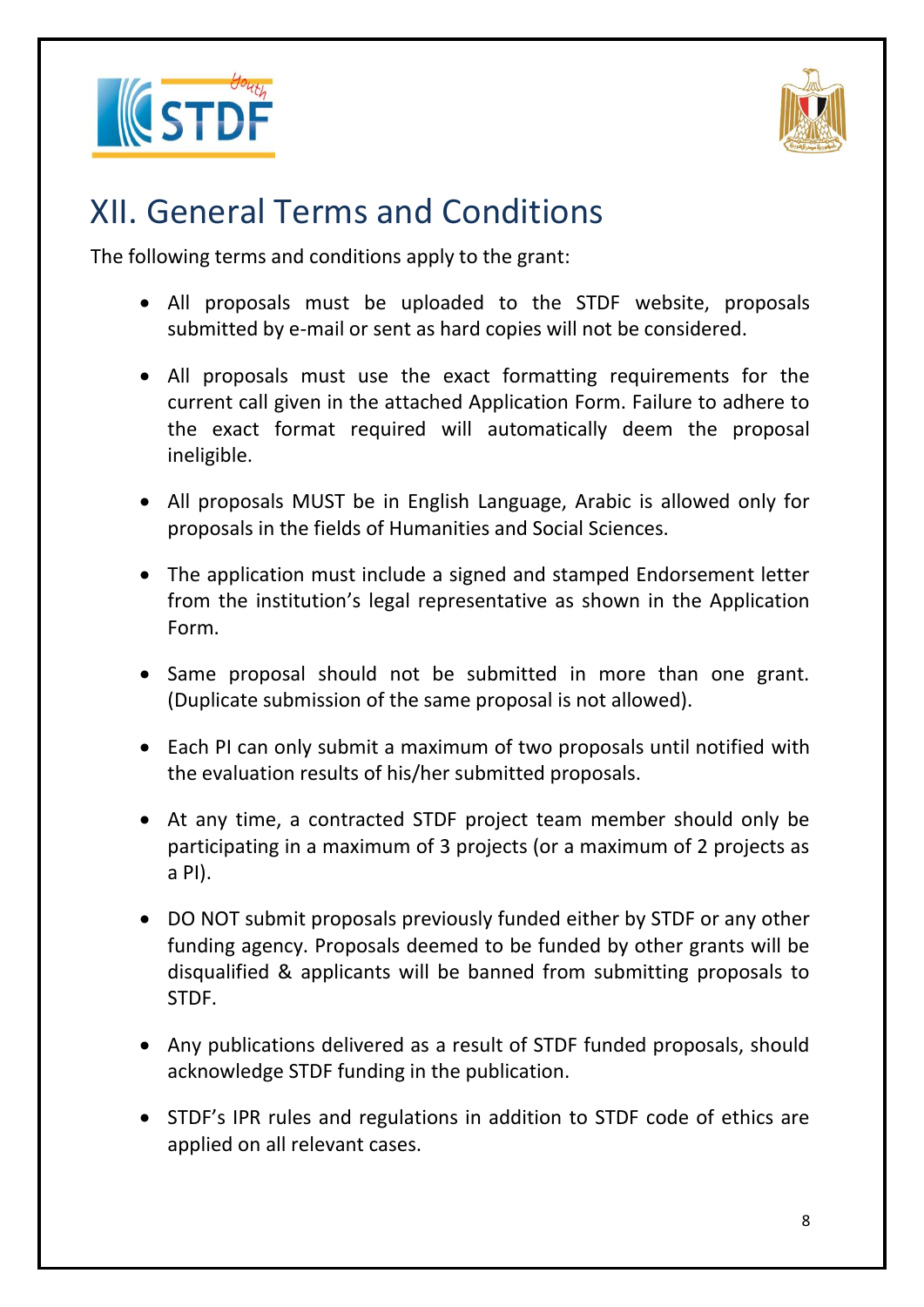



- Foreign partners are allowed in this grant only as consultants given that the relevant security approval has been obtained, and only consultants' fees are allowed for those partners.
- Equipment purchased using STDF funds must be made available to all Egyptian researchers, provided that the project work is not disrupted.
- If more than one institution is involved it has to be clearly stated which institution is in charge and the role of each institution has to be specified.
- Extending a project's duration is prohibited, only under very strict justified conditions shall STDF allow any project extension, and any request for project extension will affect negatively STDF future decisions regarding the performance of the research team members.
- Having membersfrom different research institutes in the same research team is allowed and encouraged.
- Conflict of interest should be avoided in any proposal application.
- All proposals will be evaluated on a competitive basis.

## XIII. Ethical Rules:

Applicants to STDF are expected to maintain a high level of scientific honesty and integrity in all aspects of their work. Applicants are expected to refrain from plagiarism, i.e. "the act of taking credit, or attempting to take credit, for the work of another" (quoted from the publication ethics policies for medical journals, at [www.wame.org\)](http://www.wame.org/). Applicants are also expected to avoid self-plagiarism or multiple submission of the same content in more than one document. Multiple reporting of the same data or results in various projects is also considered selfplagiarism and is strongly discouraged. Fabrication of data or results, or suppression of unexpected results is not accepted by STDF. STDF expects all research activities involving human subjects to strictly follow the bio-ethical guidelines.

Breaching the rules of research integrity will result in halting all research funding activities to the involved parties after thorough investigation and judgment by a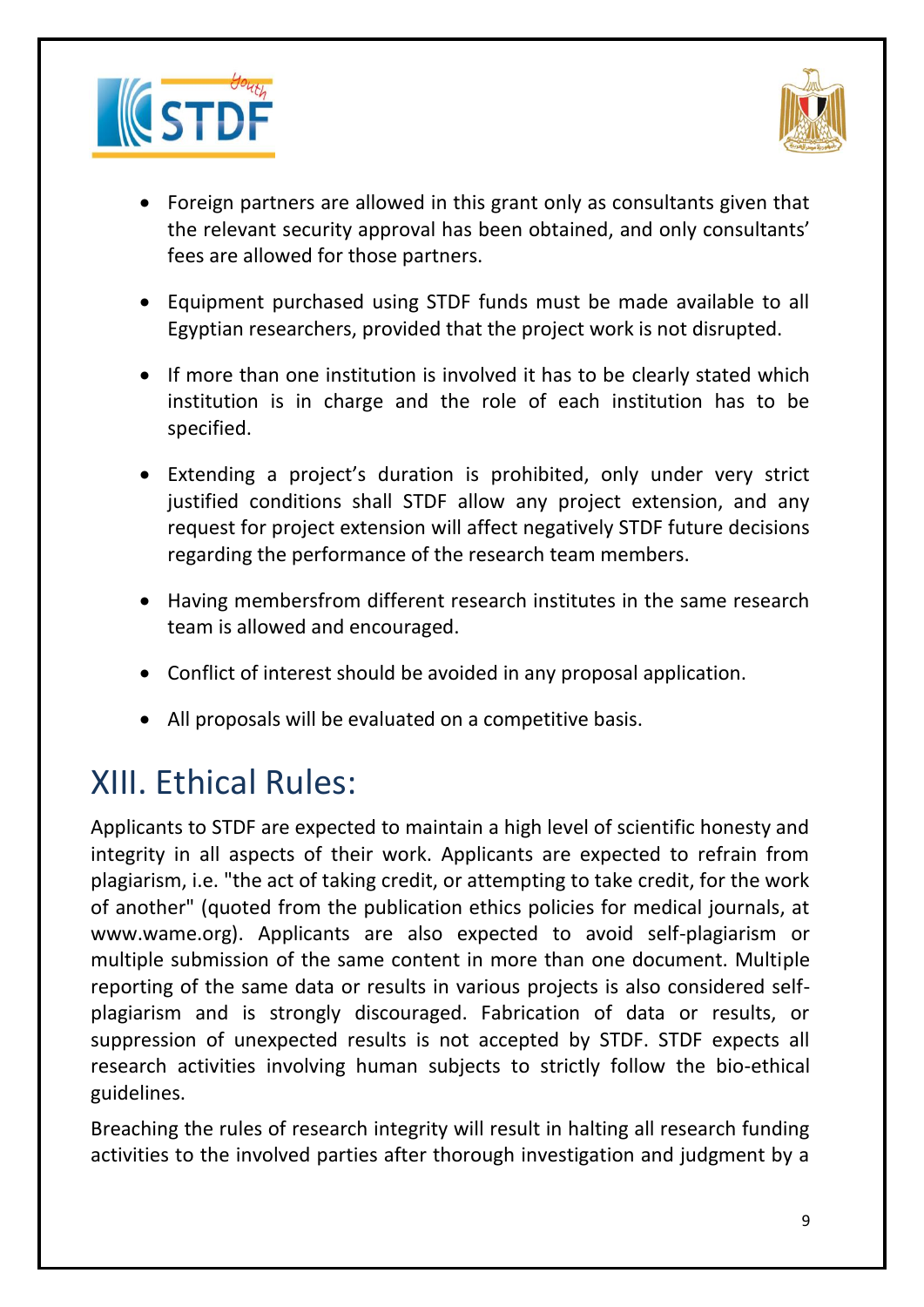



specialized STDF committee.In addition, all proposals must abide by the following STDF rules:

#### **Multiple Submissions of a Project Proposal:**

At the time of submitting a project proposal to STDF, the PIis required to provide a statement (stamped and signed by his/her hosting institution) declaring that the submitted proposal has not been simultaneously submitted to STDF (neither under the same funding program, nor under any other STDF funding program) or to any other funding agency, and that the project proposal will not be resubmitted to STDF for funding (under the same, or any other STDF funding program), or to any other funding agency, until STDF has reached a decision to reject the original project proposal, and has notified the PI of its decision. The above restrictions apply to identical project proposals, as well as project proposals which have similar objectives, methodology, …etc. as the current project proposal, and which may differ only in title and/or other minor details. The decision whether any two (or more) submitted project proposals are similar (andtherefore constitute a breach of this condition) is solely the right of STDF.

In cases where STDF reviewers decide that, in its present form, the proposal cannot be recommended for funding, or that certain modifications are needed in order for the project to be considered for funding, the PI is allowed to re-submit the revised version of the project proposal only once (after making the suggested modifications, if any) in the subsequent cycle of the same funding program, or of any other STDF funding program. At the time of submitting the revised proposal, the PI is required to declare that an older version of the project proposal has been previously submitted to STDF, and that the revised proposal is the only version of the proposal that is re-submitted for funding by STDF. Also, the revised proposal should include substantial modifications that scientifically distinguish it from the original proposal.

Failure to comply with the aforementioned conditions may result in a decision by STDF to ban any cooperation with the PI and/or the PI's institution.

#### **Bioethical Considerations:**

Projects dealing with human subjects are required to satisfy the STDF requirements of bioethical aspects, and to comply with any other relevant laws. Such projects may include, but are not limited to, experiments on human subjects, testing of new therapeutic, preventive or diagnostic agents, handling human personal information, ...etc.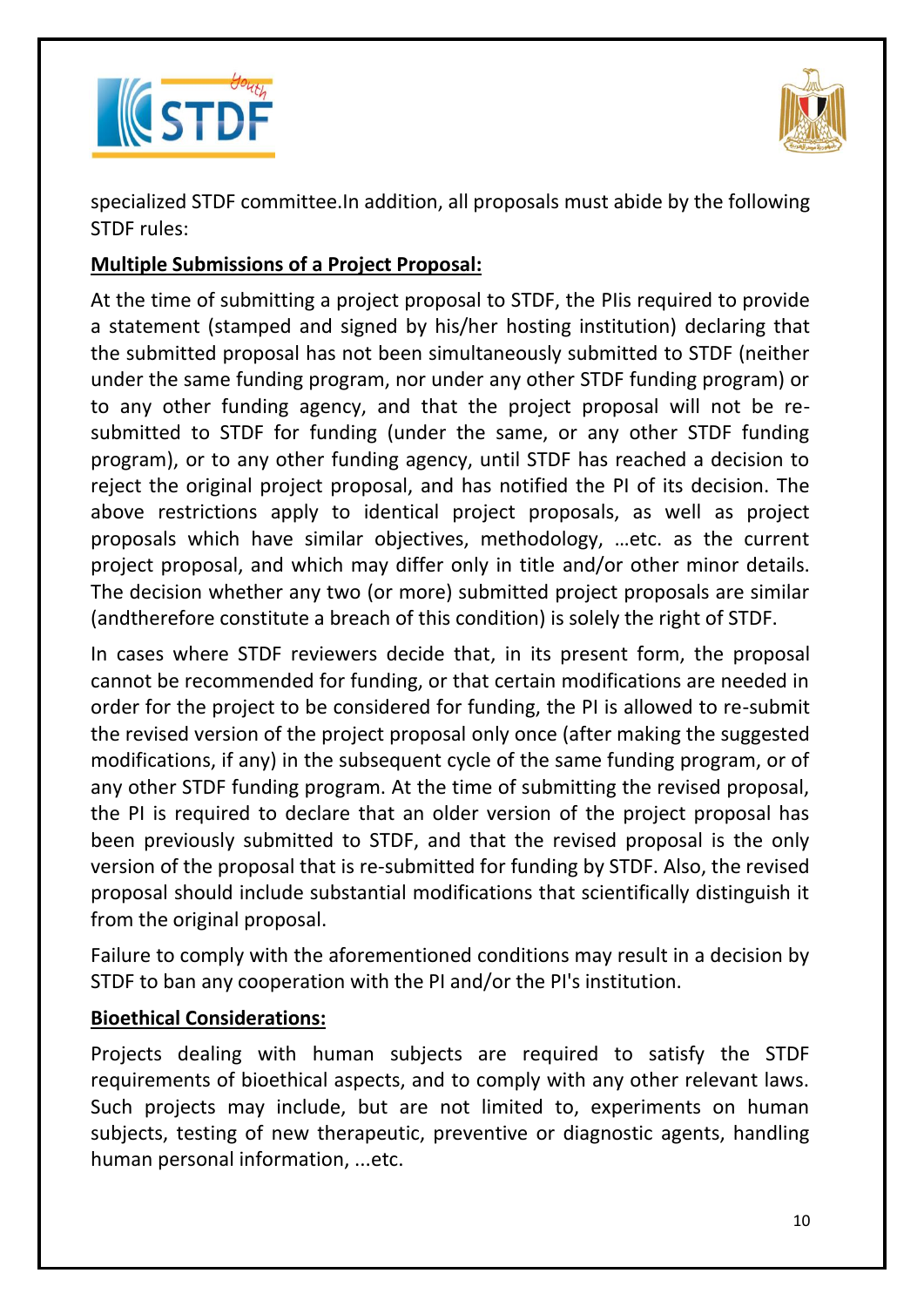



In such cases, it is mandatory that the PI presents an ethical clearance form approved from the ethical committee or institutional review board (IRB), before finalization of the project contracting process. In the case of absence of an IRB in the PI's institution, obtaining an ethical clearance from a national, regional or collaborating body will be subject to consideration and assessment by the STDF.

#### **Bio-safety Considerations:**

Projects with bio-safety aspects, such as those dealing with genetically modified organisms (GMOs), should strictly adhere to the national bio-safety policies, which may require obtaining special permits and clearances from the relevant authorities.

#### **Animal Protection Considerations:**

STDF strongly rejects the unnecessary exposure of animals to pain, distress or fatality during scientific experimentation. It is the responsibility of the PI and his/her institute that these principles are adhered to. In the case of unacceptable acts of cruelty against animals, the STDF has the right to immediately terminate/suspend the project activities, and to hold the PI accountable for such acts.

#### **Obtaining Permits from Relevant Authorities:**

STDF has the experience that the processing of research proposals involving activities which require special permits from the relevant governmental (or otherwise) authorities may be delayed. In order to speed up the process of handling the applications, the applicants are encouraged to obtain such permits before submitting their applications, and to include them in the project proposal. The following are examples of activities requiring approval from the authorities:

- Conducting surveys;
- Collecting data, or conducting any other research activities near the country's international borders, in the sea or on land;
- Sending genetic and biological resources outside the country;
- Ethical issues related to research on living matter (bio-safety, conservation of bio-diversity, research ethics, … etc.);
- Involvement of or collaboration with foreign researchers in the research activities;
- Dealing with historical objects;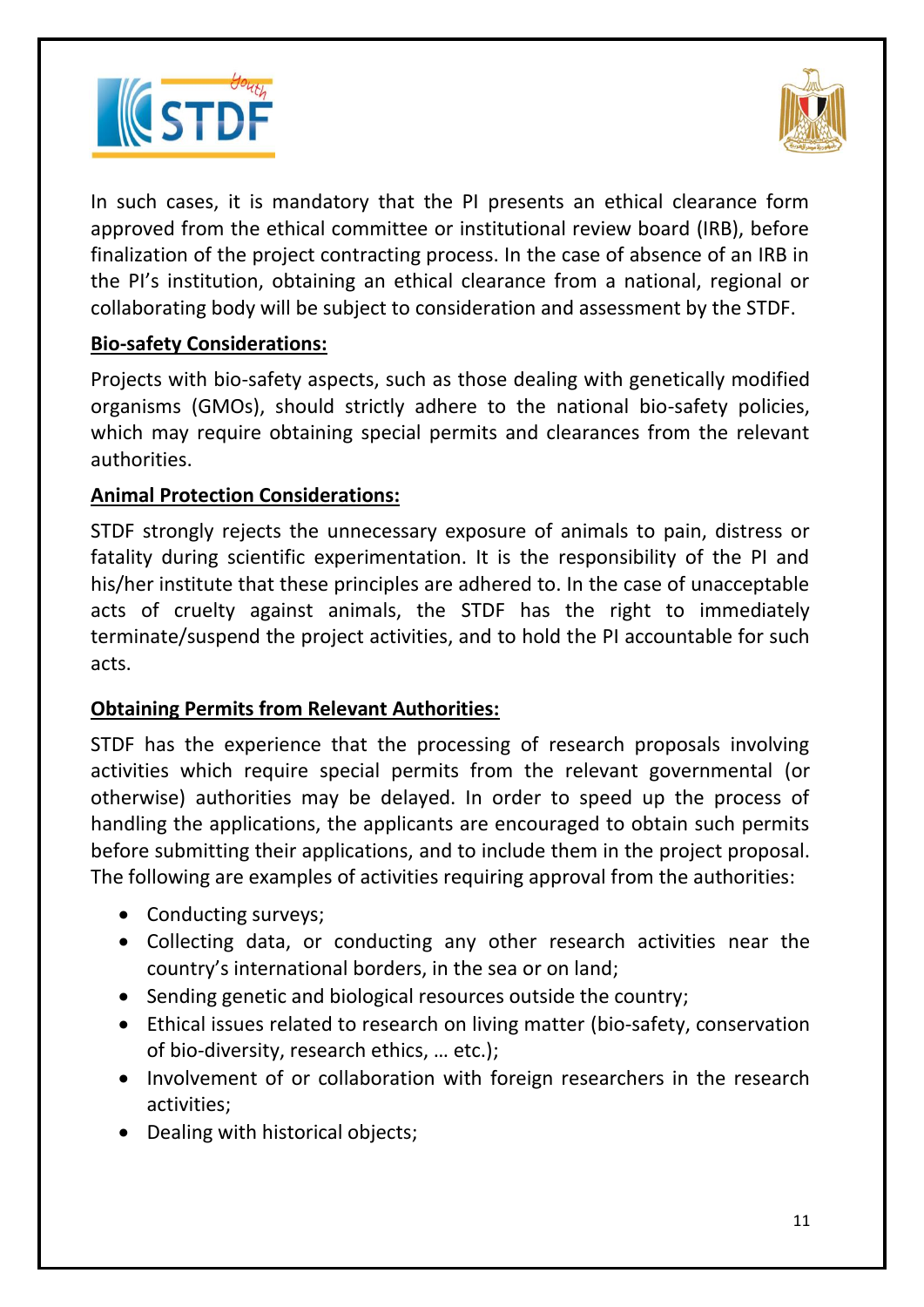



• Development of patents that may violate the intellectual property rights of other (existing) patent holders.

# XIV. Negotiation and Contract Signing

Negotiation and signing of the project's funding agreement will take place shortly after the announcement of the evaluation results. The intellectual property rights (IPR) issues will be a core part of the process and will be negotiated on a case-by-case basis.

Since the processing and evaluation of the submitted proposals entail significant expenditure of financial and human resources, it is highly discouraged for the PI to decline from continuation of the project after proposal submission. Requests asking for project discontinuation by the PI after proposal submission, following contract signing, or during the project life-time will be thoroughly investigated by STDF. STDF has the right to financial compensation and/or to impose a ban period on the PI from participating in STDF-related activities.

Moreover, the PI should clearly state in the proposal which of the following options he/she prefers in the unlikely event of his/her inability to complete the project:

- a- Discontinuation of the project; however, the PI should be aware that, if he/she chooses this option, all funds and expenses paid by STDF must be refunded to STDF upon termination of the project.
- b- Transferring all the PI responsibilities and rights (including IPR) to the Co-PI (if any).

## XV. Intellectual Property Rights (IPR)

It is usually expected that the applicant and the endorsing institution will conform to the STDF-IPR regulations, detailed as a separate document on the STDF website [\(www.stdf.ed:8080](http://www.stdf.ed:8080/)). However, due to the nature of the current grant, negotiations regarding the IPR of the project and the potential revenues expected form exploiting this IPR, will be subject to negotiation between STDF and the PI (or endorsing institution) of the project before contracting is finalized.Within this context, it is mandatory that the PI obtains STDF's approval